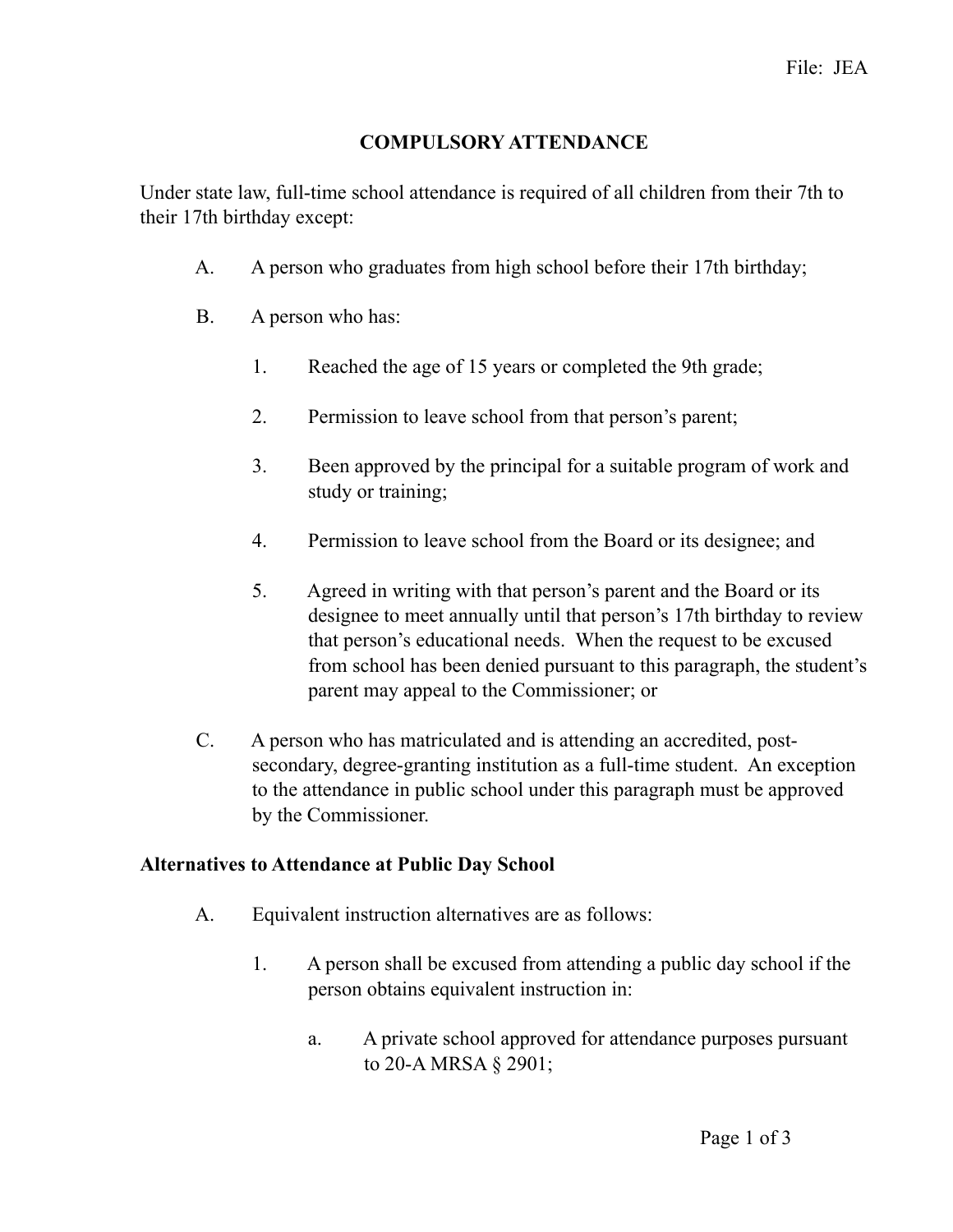- b. A private school recognized by the department as providing equivalent instruction;
- c. A home instruction program that complies with the requirements of 20-A MRSA  $\S$  5001-A(3)(A)(4); or
- d. Any other manner arranged for by the Board and approved by the Commissioner.
- B. A person may be excused from attendance at a public day school pursuant to 20-A MRSA § 5104-A (other public or private alternative programs) or § 8605 (student attendance in adult education courses).

# **Credit for Attendance at a Private School**

A student shall be credited with attendance at a private school only if a certificate showing the name, residence and attendance of the person at the school, signed by the person or persons in charge of the school, has been filed with the school officials of the administrative unit in which the student resides.

### **Discontinuation of Home Instruction**

If the home instruction program is discontinued, students of compulsory school age must be enrolled in a public school or an equivalent instruction alternative as provided for by law. The receiving school shall determine the placement of the student. At the secondary level, the principal of the receiving school shall determine the value of the prior educational experience toward meeting the standards of Maine's system of Learning Results.

### **Excusable Absence**

A person's absence is excused when the absence is for the following reasons:

- A. Personal illness;
- B. An appointment with a health professional that must be made during the regular school day;
- C. Observance of a recognized religious holiday when the observance is required during the regular school day;